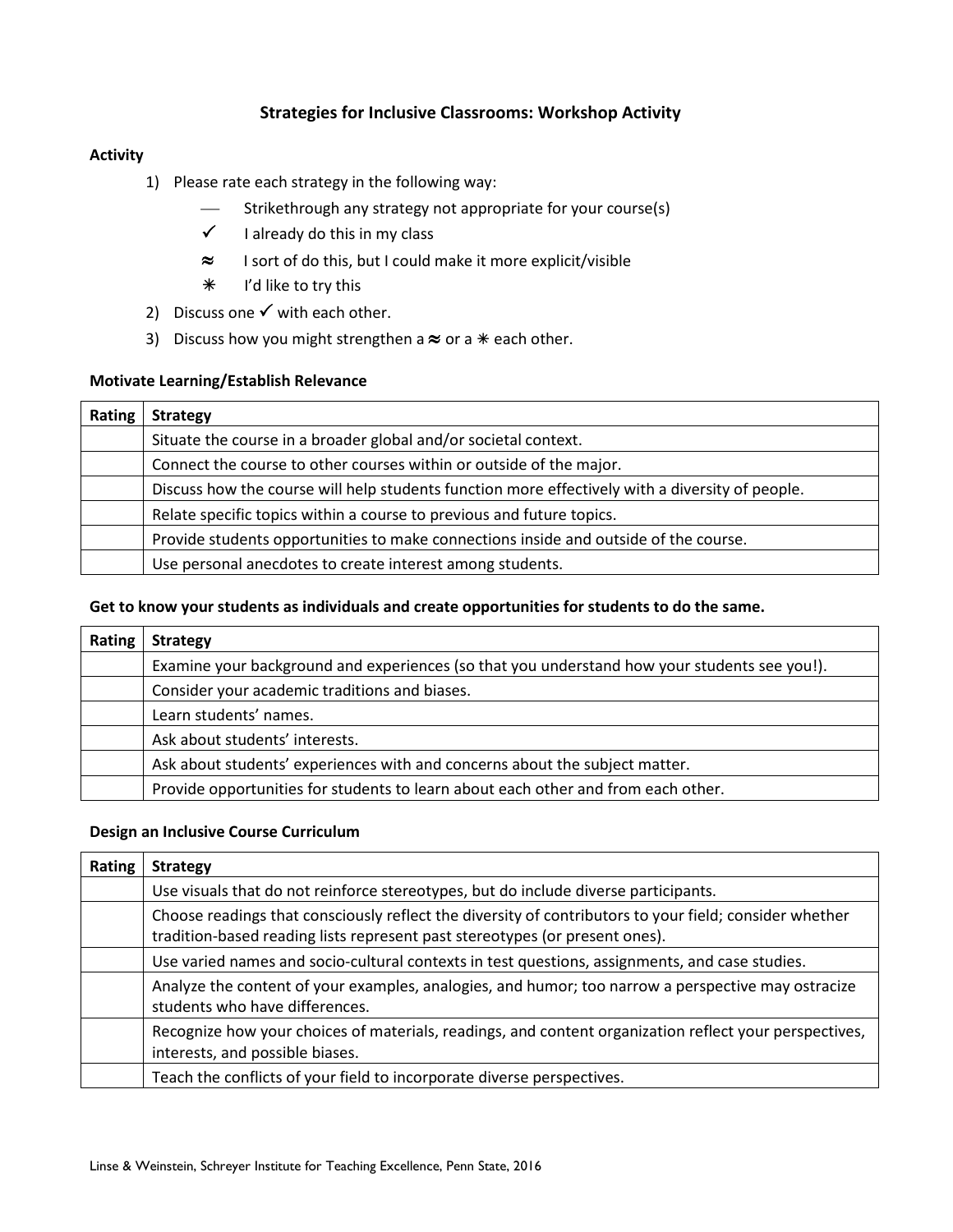## **Create an Inclusive Course Environment**

| Rating | <b>Strategy</b>                                                                                                                                                                        |
|--------|----------------------------------------------------------------------------------------------------------------------------------------------------------------------------------------|
|        | Set high standards and communicate your confidence that each student can achieve them.                                                                                                 |
|        | Let your students know that you believe each has important contributions to make.                                                                                                      |
|        | Applaud creative solutions and sincere efforts to learn.                                                                                                                               |
|        | Help students understand that intelligence is not a fixed ability, not all academic challenges are a result<br>of personal inadequacies, and many academic challenges can be overcome. |
|        | Talk to students about how they learn best and how to adopt compensatory strategies.                                                                                                   |
|        | Do not ask or expect students to represent an entire group, either by look or by request.                                                                                              |
|        | Encourage multiple perspectives (as opposed to consensus) in discussions.                                                                                                              |
|        | Establish ground rules.                                                                                                                                                                |
|        | Use a variety of strategies to encourage contributions and to reduce over-participation by verbally<br>assertive students.                                                             |
|        | Create a culture of shared-purpose by periodically collecting feedback to learn how students are<br>experiencing your course.                                                          |
|        | Avoid assuming that a student needs assistance, which can convey that you have low expectations and<br>further hinder their learning.                                                  |
|        | Do not ignore or change the subject when students voice negative comments about a group.                                                                                               |
|        | Make diversity and the free-exchange of ideas an early discussion topic.                                                                                                               |
|        | Do your best to correctly pronounce the names of your students.                                                                                                                        |
|        | Avoid religious holidays when scheduling tests.                                                                                                                                        |
|        | Avoid expressing racially charged political opinions.                                                                                                                                  |
|        | Do not ask individuals with hidden disabilities to identify themselves in class.                                                                                                       |
|        | Avoid assuming the gender of any student.                                                                                                                                              |
|        | Do not assume all students speak English fluently.                                                                                                                                     |
|        | Ensure that the physical classroom space is inclusive for all students; e.g. are students who are<br>alternately-abled marginalized in some way?                                       |

# **Teach Inclusively**

| Rating | <b>Strategy</b>                                                                                                                                    |
|--------|----------------------------------------------------------------------------------------------------------------------------------------------------|
|        | Use a variety of teaching methods; do not rely solely on lectures and didactic questions.                                                          |
|        | Use pictures, schematics, graphs, simple sketches, films, and demonstrations.                                                                      |
|        | Provide a balance of concrete information (facts, data, real or hypothetical experiments) and abstract<br>concepts (principles, theories, models). |
|        | Balance material that emphasizes practical problem-solving methods with that emphasizing<br>fundamental understanding.                             |
|        | Provide brief intervals during class for students to think about what they have heard, seen, and learned.                                          |
|        | Provide opportunities for students to use or apply the course material/content.                                                                    |
|        | Have students work on class activities in pairs, triads, or small groups.                                                                          |
|        | Assign group membership randomly. Do not allow students to choose their own groups.                                                                |
|        | Allow students to work on projects that explore their own social identities.                                                                       |